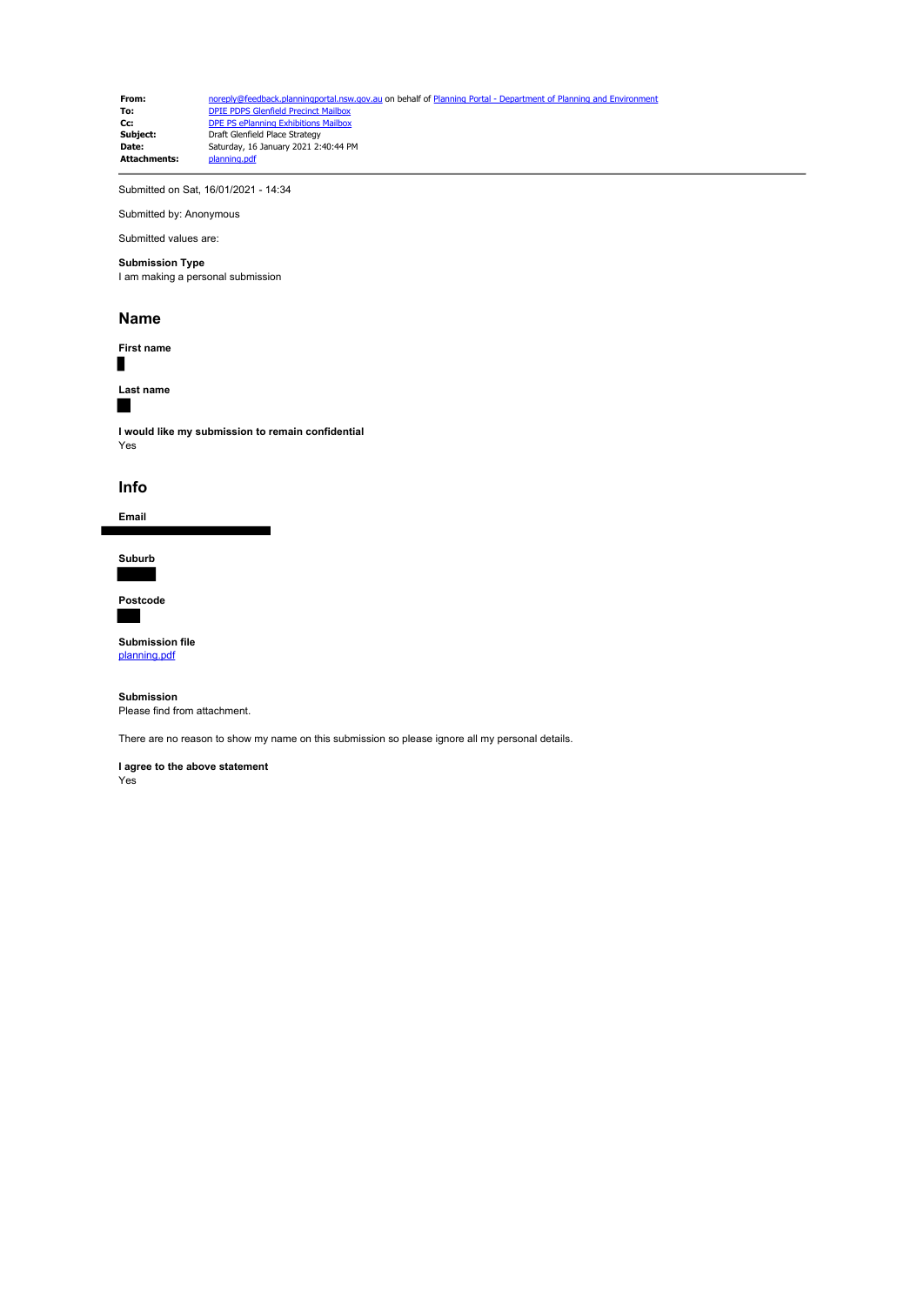Hello officer,

I am a Glenfield resident. I am writing the letter to inform and help you treat every individual property more fairly.

As you can see, I search google map and find the 500 meters walk distance from Glenfield station (see from Image A1 – A8). Then add all information as one drawing (see Image 1).



Image 1 Red Dot: 500 meters walk to Glenfield Station Red Line: Street Line under 500 meters walk to Glenfield Station

Finding:

The South residential properties win too much because all area marked as P and U. The East residential properties lose somehow because some properties are not U or P but L. The North residential properties lose too much because many properties are marked as L.

# Suggestion:

- 1) Change all L Properties within 500 walk distance to P. or
- 2) Remove some P and U from south properties change back to L or P. or
- 3) Glenfield Public School within the north Area. Please consider the safety issue. and
- 4) Anyway, please treat all properties fairly. After all, property is big money for every taxpayer.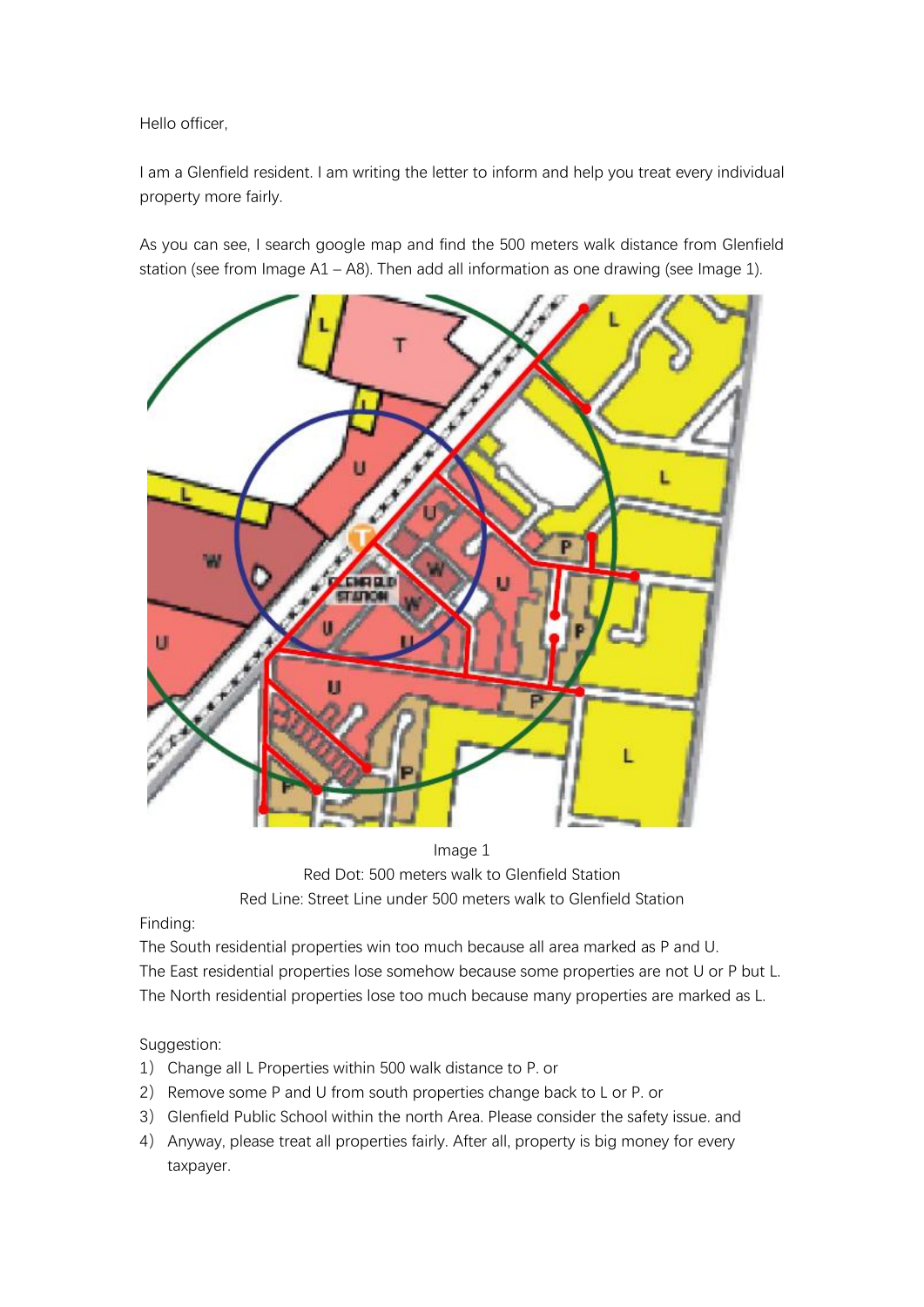

Image A2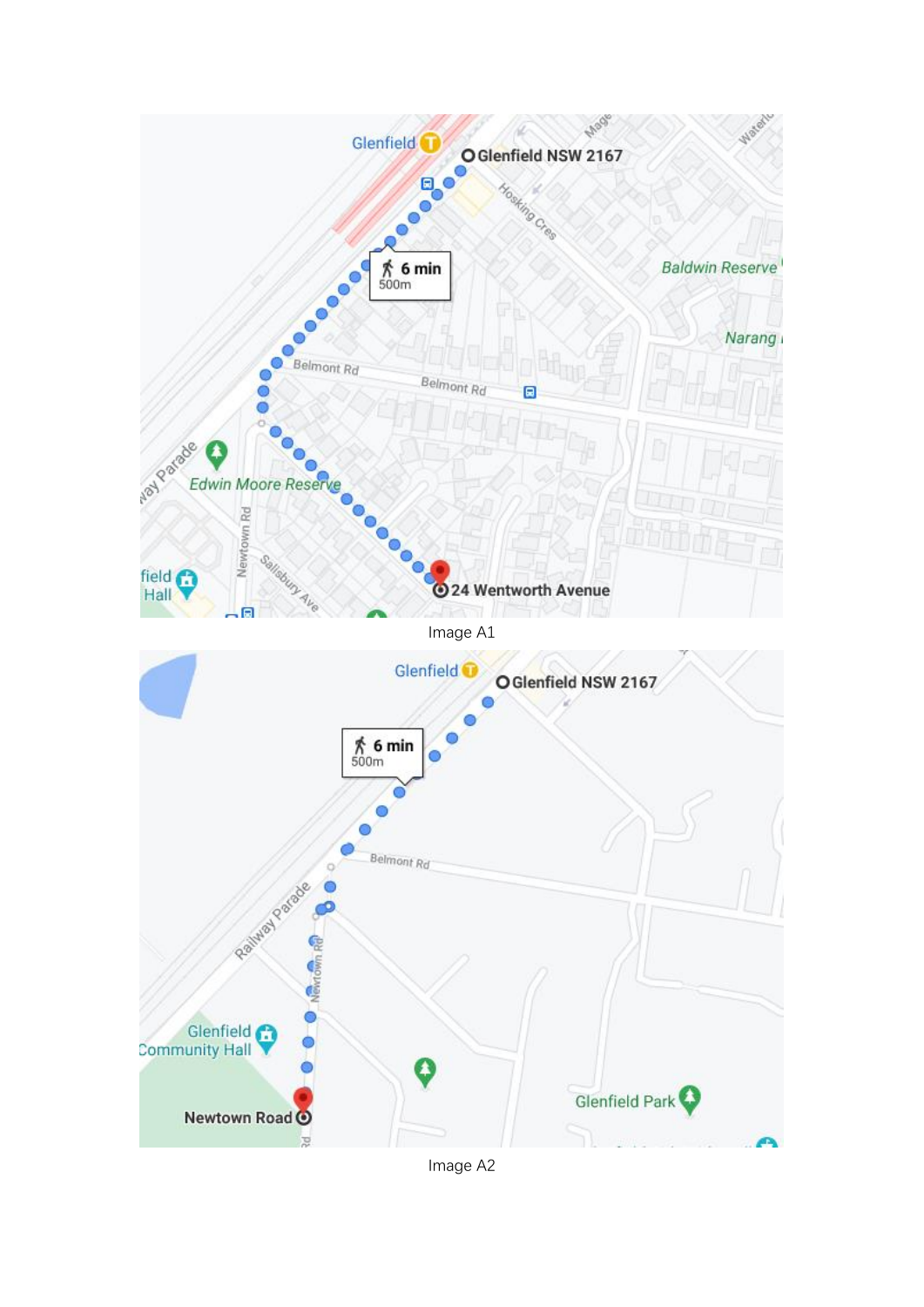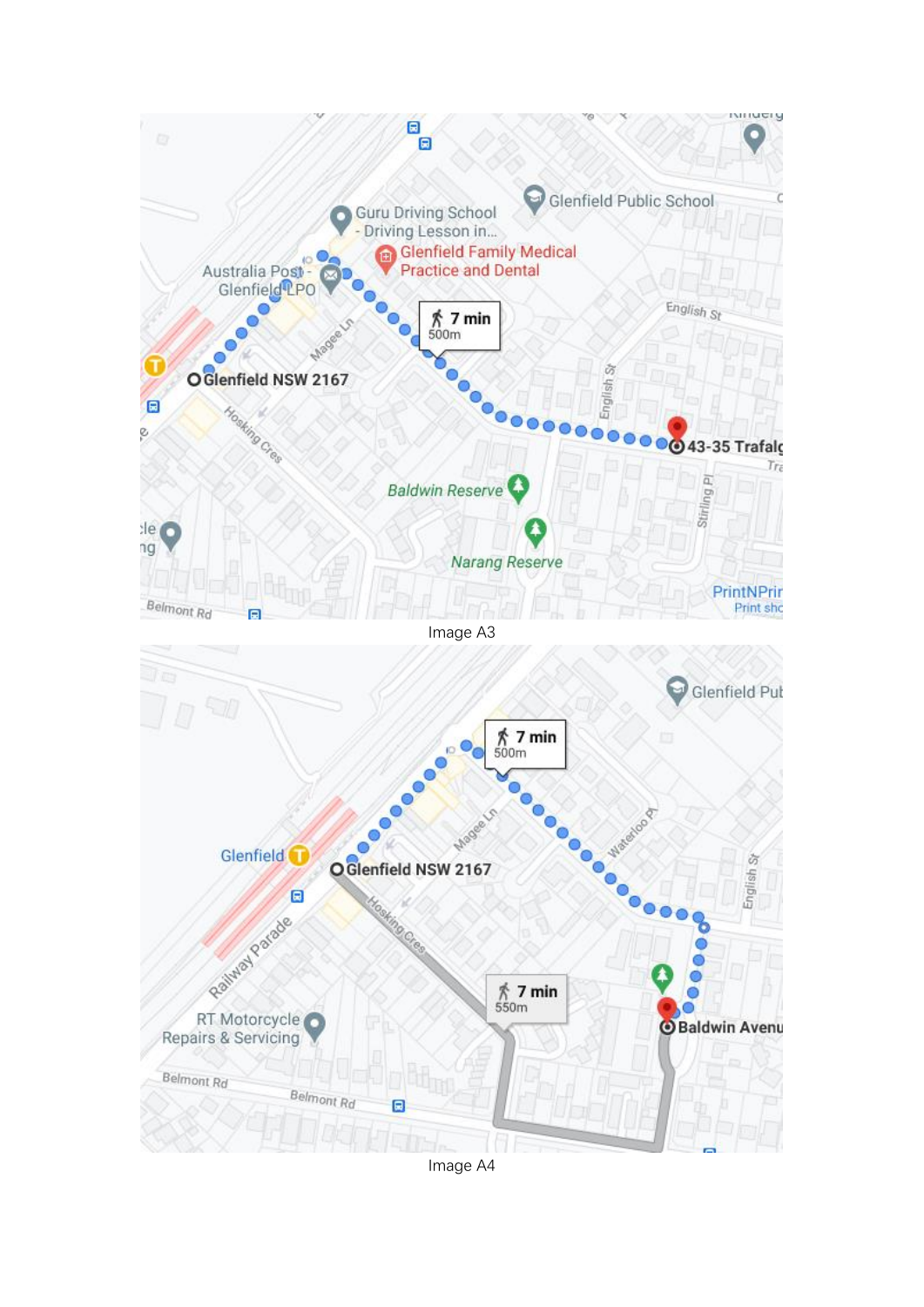

Image A6